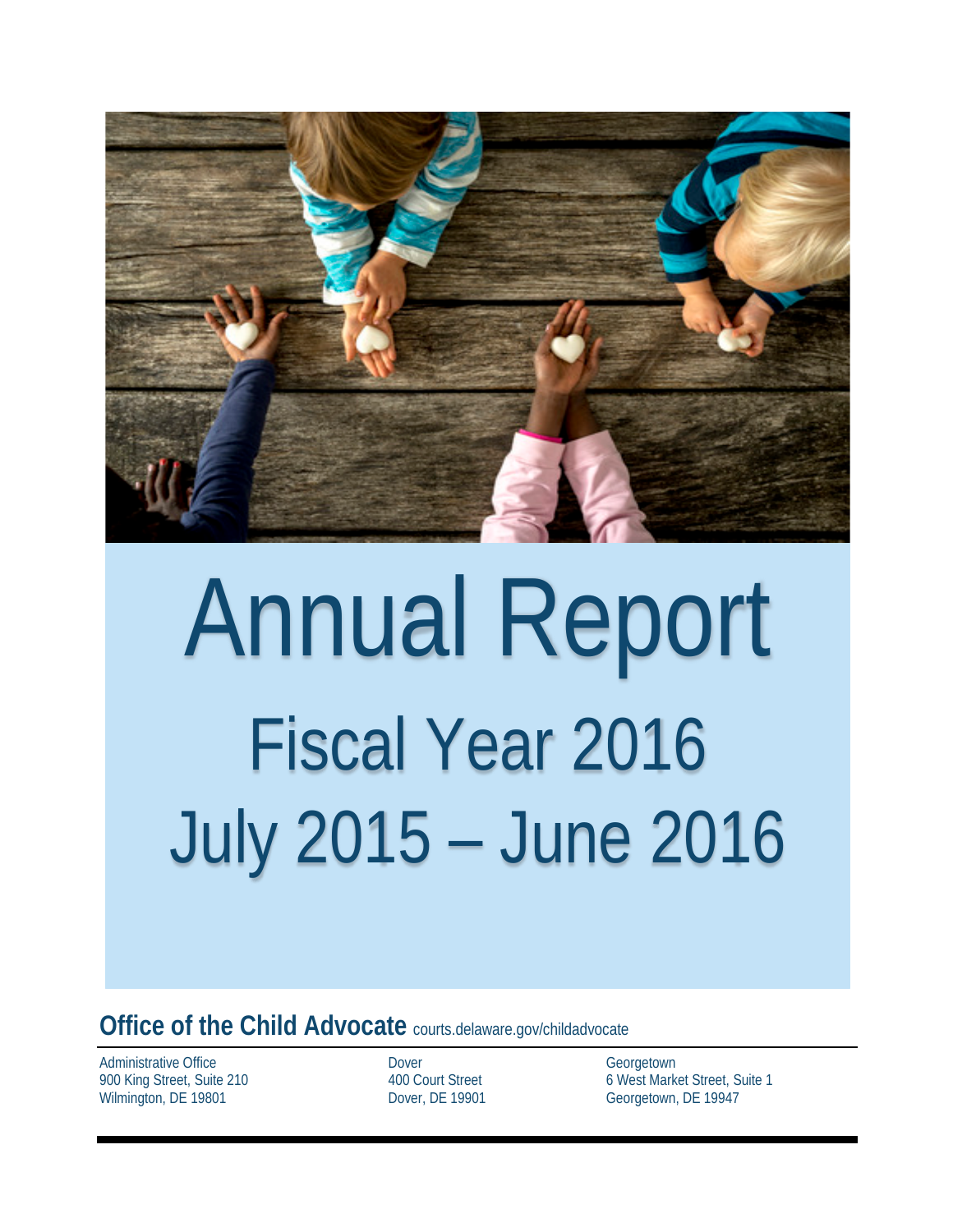# **Table of Contents**

# Contents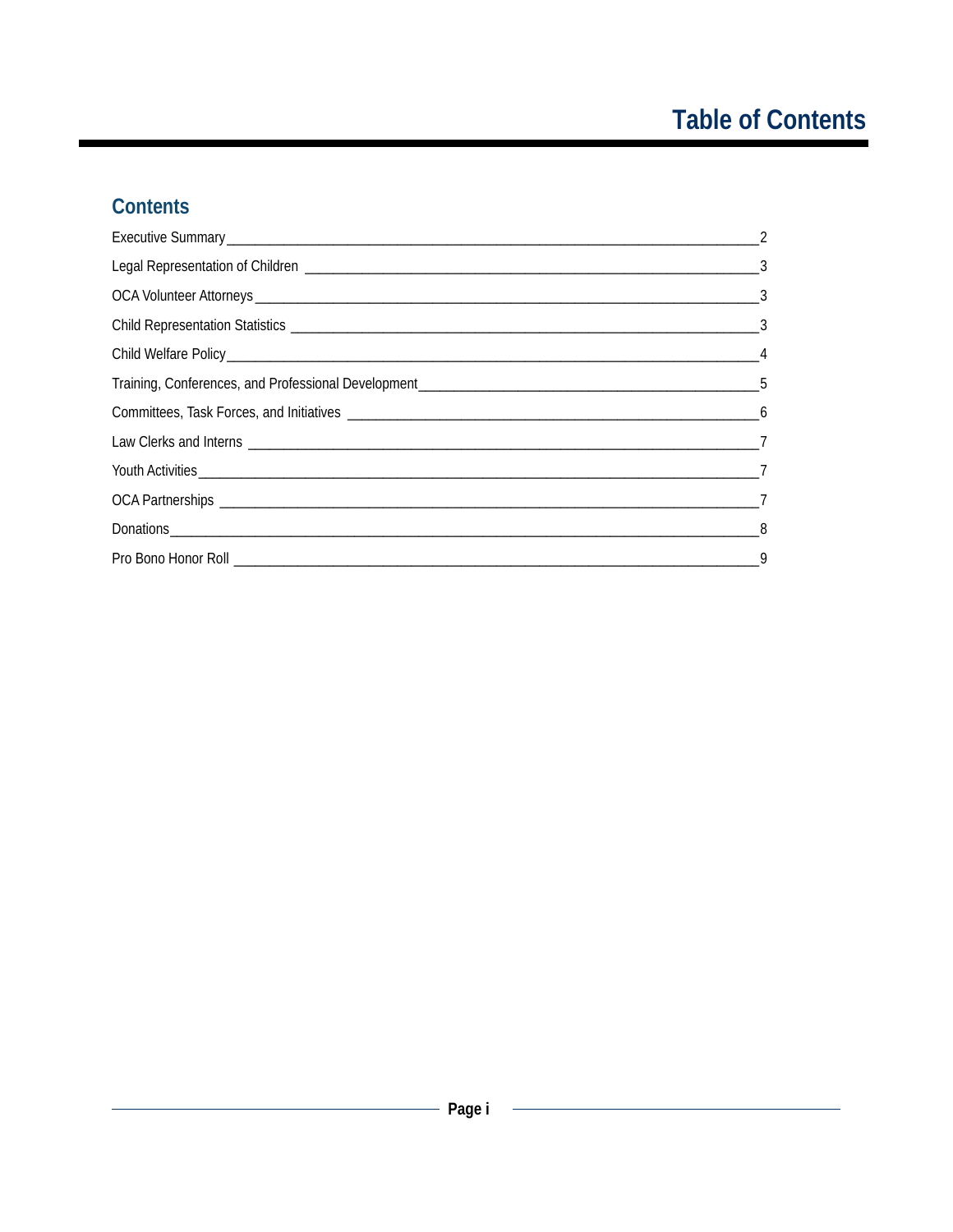#### <span id="page-2-0"></span>**Executive Summary**

The Office of the Child Advocate (OCA) was created in 1999 in response to numerous child deaths in Delaware resulting from child abuse. These cases pointed to deficiencies in the child protection system that could only be remedied through the collaborative efforts of Delaware's many child welfare agencies. The General Assembly determined that an office to oversee these efforts, staff the Child Protection Accountability Commission (CPAC), and provide legal representation on behalf of Delaware's dependent, neglected, and abused children was necessary. Pursuant to 29 Del. C. § 9005A, OCA is mandated to coordinate a program of legal representation for children; to periodically review all relevant child welfare policies and procedures with a view toward improving the lives of children; recommend changes in procedures for investigating and overseeing the welfare of children; to assist the Office of the Investigation Coordinator in accomplishing its goals; to assist CPAC in investigating and reviewing deaths and near deaths of abused and neglected children; to develop and provide training to child welfare system professionals; and to staff CPAC.

OCA accomplishes its charge to represent children through the employment of four Deputy Child Advocates (DCAs), a substantial and dedicated pool of volunteer attorneys supervised by a Managing Attorney and strong partnerships with the child-serving agencies in Delaware. During Fiscal Year 2016, OCA received 280 referrals, 303 attorney appointments were made, and 57 case reviews were completed to ensure the child welfare system was adequately protecting the children involved. OCA provided legal representation to a total of 715 abused or neglected children throughout the year. Two hundred seventy-five volunteer attorneys represented children through OCA during the fiscal year, with 18 new attorneys trained in four training sessions throughout the state. By the end of FY16, OCA was proudly partnering with 181 volunteer attorneys with at least five years' experience representing children through OCA. One hundred five of the 181 are attorneys who have ten years of experience or more.

On the last day of the fiscal year, 718 children were in the legal custody of Delaware's Department of Services for Children, Youth and Their Families (DSCYF). Of those, OCA was representing 372 (52%) children and, the Court Appointed Special Advocate (CASA) program was representing 346 (48%).

In addition to coordinating the legal representation of children, OCA together with its staff of social workers, policy advisors, and data analysts participated in many initiatives to improve policies, procedures, practices, and laws on behalf of children, primarily in the role as staff to CPAC. OCA staff worked diligently to deliver training on mandatory reporting of child abuse to child welfare professionals, as well as to raise awareness within the community, and to make this information widely available online. OCA continued to support efforts to promote permanency and stability for older youth in foster care and those aging out of foster care and its staff attended several national trainings and conferences on a variety of child welfare issues.

In addition, this past fiscal year OCA assumed the responsibility, as staff to CPAC, to investigate and coordinate the reviews of all Delaware children who died or nearly died from child abuse or neglect. OCA also welcomed the relocation of the Office of the Investigation Coordinator, which is responsible for monitoring the civil and criminal response systems to child deaths, serious physical injury, and sexual abuse. Finally OCA became the recipient of the Casey Family Programs Education grant charged with improving educational outcomes for children experiencing foster care.

OCA is extremely grateful to all of the individuals and organizations that support the children served by OCA. The assistance and partnership of these entities are critical as OCA strives to fulfill its mission to safeguard the welfare of Delaware's children through educational advocacy, system reform, public awareness, training, and legal representation of children.

Generally

Tania Culley, Esq., CWLS Child Advocate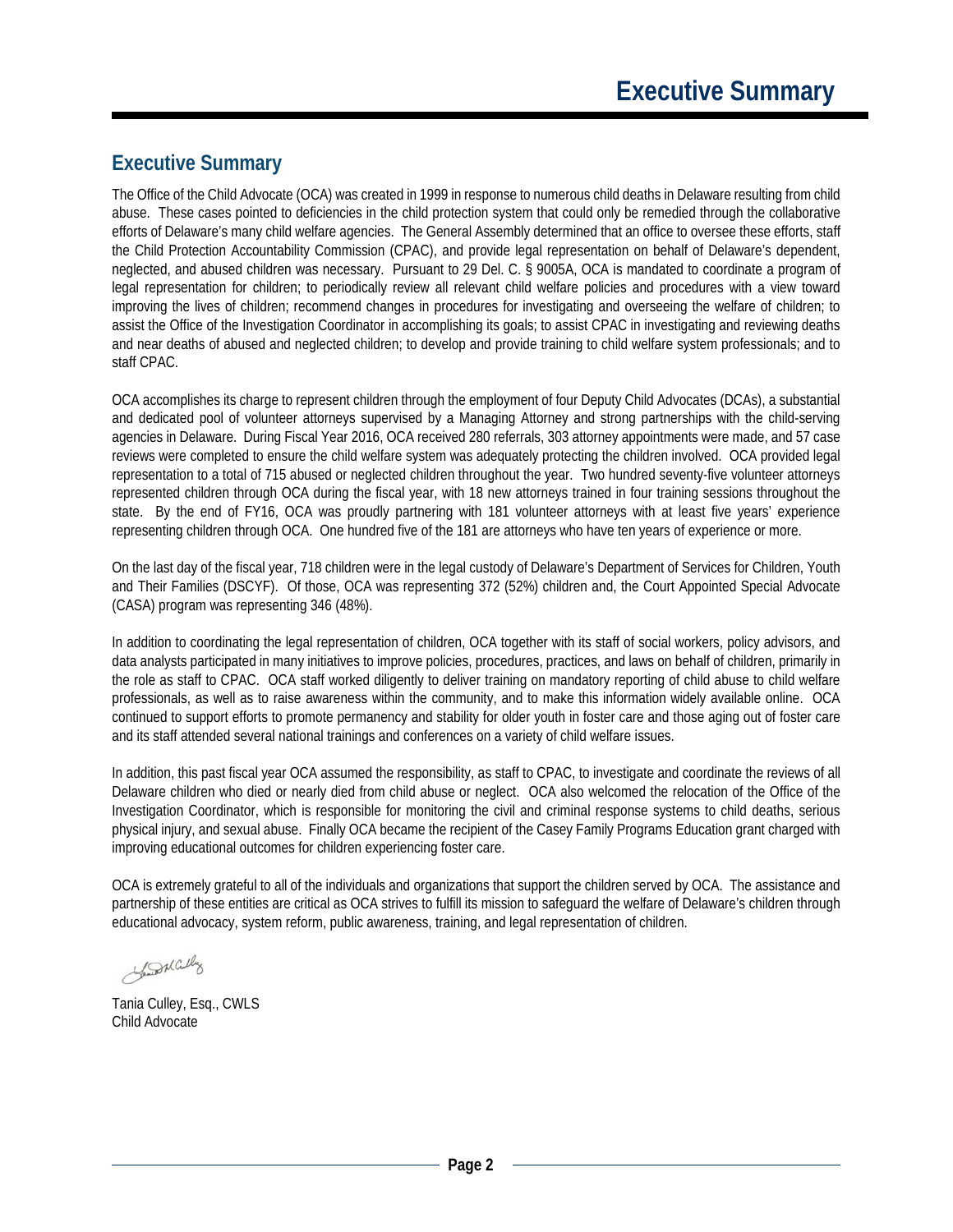### <span id="page-3-0"></span>**Legal Representation of Children**

Legal representation of children has been a central focus of Office of the Child Advocate (OCA) since 2000. The agency is statutorily required to coordinate a program of legal representation on behalf of children. OCA utilizes four full-time Deputy Child Advocates (DCAs) and approximately 275 volunteer attorneys who are supervised by OCA's Managing Attorney, and also partners with the Court Appointed Special Advocate Program (CASA), to represent the best interests of dependent, neglected, and abused children statewide.

#### <span id="page-3-1"></span>**OCA Volunteer Attorneys**

During FY16, 375 volunteer attorneys represented 511 children. Of those

volunteer attorneys, 18 were new volunteers handling their first case. OCA's Managing Attorney trained 22 attorneys through four training sessions in FY16, including veteran volunteers who attended the training to refresh their knowledge of the child protection system. By the end of FY16 OCA had a dedicated volunteer pool of 275 of which 181 had at least five years of experience. One hundred five of the 181 volunteers had ten years of experience. Collectively, nearly 6,500 hours of volunteer attorney time was dedicated to cases that closed in FY16. OCA staff spent just under 1,000 hours training and supporting volunteer attorneys in FY16 as well as supporting 44 attorneys appointed directly by Family Court.

# <span id="page-3-2"></span>**Child Representation Statistics**

During FY16, OCA provided legal representation to 715 children statewide. On the last day of the fiscal year, 718 children were in the legal custody of the Department of Services for Children, Youth, and their Families (DSCYF). OCA received 280 case referrals and filed 303 new attorney appointments. Of these appointments, 27 (9%) were for guardianship cases, 244 (81%) were DSCYF custody cases, 13 (4%) were for extended jurisdiction, and 19 (6%) were in custody and visitation disputes (figure 1).

Two hundred twenty-one (73%) attorney appointments were made in New Castle County, 49 (16%) in Kent and 33 (11 %) in Sussex (figure 2). Seventy-six (25%) new cases were assigned to DCAs and 227 (75%) new cases were assigned to volunteer attorneys (figure 3).

DCAs and their support staff spent over 11,000 hours on the direct representation of children in FY16. Of the new DCA appointments, 13 were to children who suffered near death injuries as a result of child abuse or neglect. At the end of FY16, OCA was actively representing 431children. The majority, 372 (86%), were in the legal custody of DSCYF. Of the 372 DSCYF cases, there are 67 (18%) youth in Kent, 242 (65%) in New Castle County and 63 (17%) in Sussex (figure 4). Another 35 (8%) were the



**NATIONAL ADOPTION DAY CEREMONY**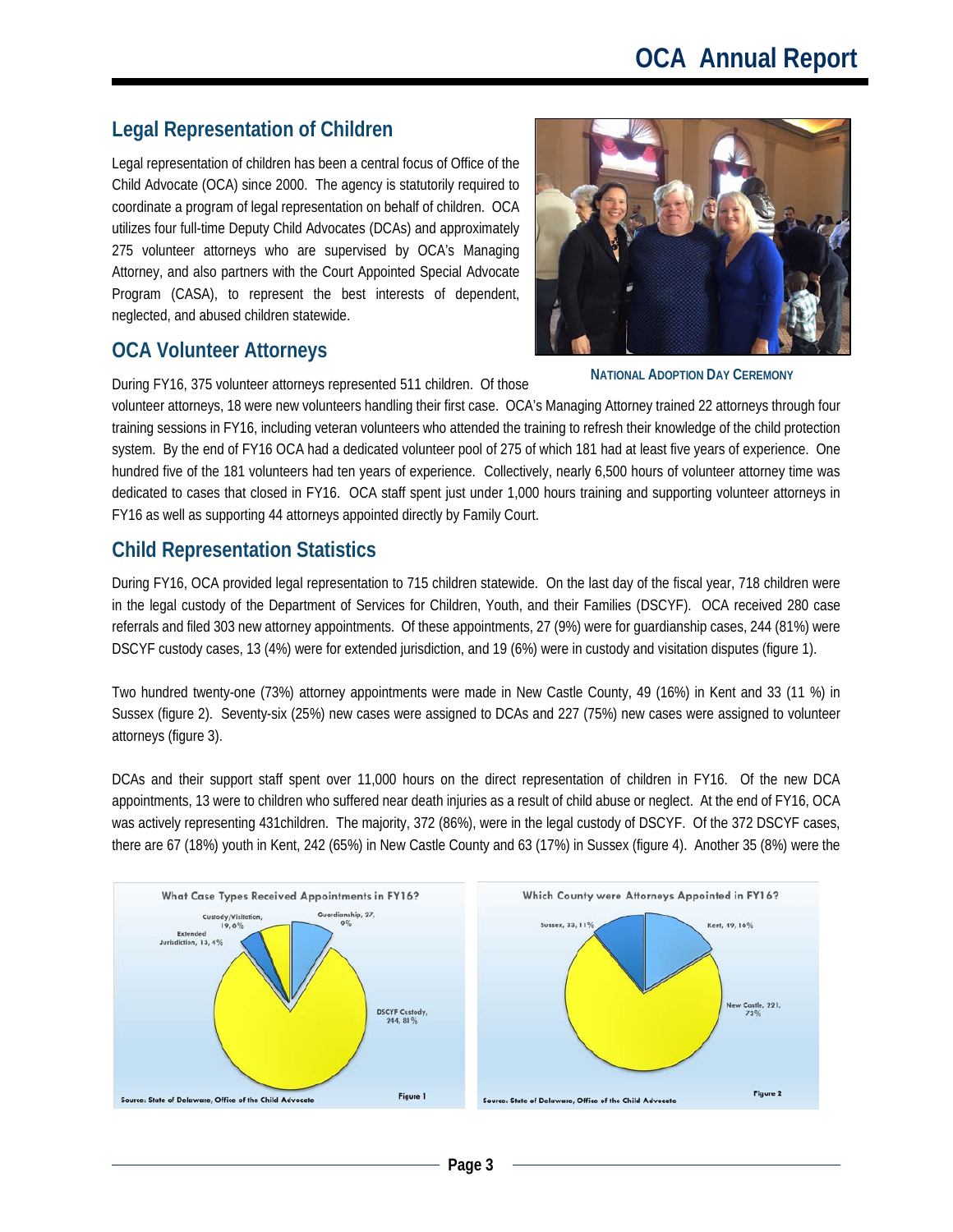subject of guardianship proceedings while 12 (3%) were the subject of parent custody proceedings. Twelve (3%) youth remained represented by attorneys after their 18th birthday under the extended jurisdiction of the Family Court.



OCA partners with CASA to ensure that all children in DSCYF custody receive legal representation. On June 30, 2016, 718 children were in DSCYF custody. This was a 7% increase from FY15 and a 15% increase since FY14. This increase in caseloads was challenging for both agencies to manage. As a result of increased caseloads, the time to representation slowed. In previous years the average time to representation was less than 10 days, while this year the average time was within 40 days. Despite this challenge, OCA and CASA secured legal representation for all children and at the end of the fiscal year no children were unrepresented. On the last day of the fiscal year, OCA represented 372 (52%) and CASA represented 346 (48%) youth.

#### <span id="page-4-0"></span>**Child Welfare Policy**

Child welfare policy is another area in which OCA acts to strengthen the system that serves children and families. Mandated under 29 Del. C. § 9005A to review periodically child welfare policies and procedures, to recommend changes in procedures for investigating and overseeing the welfare of children, and to develop and provide training to child welfare system professionals, OCA staff spent over 1,000 hours on efforts involving child protection policy and procedure in FY16, and another 1,700 hours on such efforts while fulfilling their duties as staff to CPAC.

In its role as staff to CPAC, OCA supports CPAC and its committees by ensuring compliance with the Freedom of Information Act (FOIA), preparing minutes and agendas, scheduling meeting times and locations, facilitating communications, conducting research and chairing committees. Each full-time staff member participates substantively on at least one CPAC committee or initiative including CPAC's Child Abuse Medical Response, Data Utilization, Education, Legislative, Permanency for Adolescents, Substance Exposed Infants, Child Torture, and Training Committees.



**OCA STAFF AT A FUNDRAISER**

OCA participated in the passage and signing ceremony of several bills during

FY16. During 2015, Title 13 was amended to include Section 2522: Rights of Children in DSCYF Custody. This new law requires youth to be informed of their rights and empowers professionals to explain the rights to youth. The rights of children in DSCYF custody include knowledge, safety, and support. The bill was signed into law in August of 2015. OCA staff has continued to educate youth and professionals about these rights throughout the year.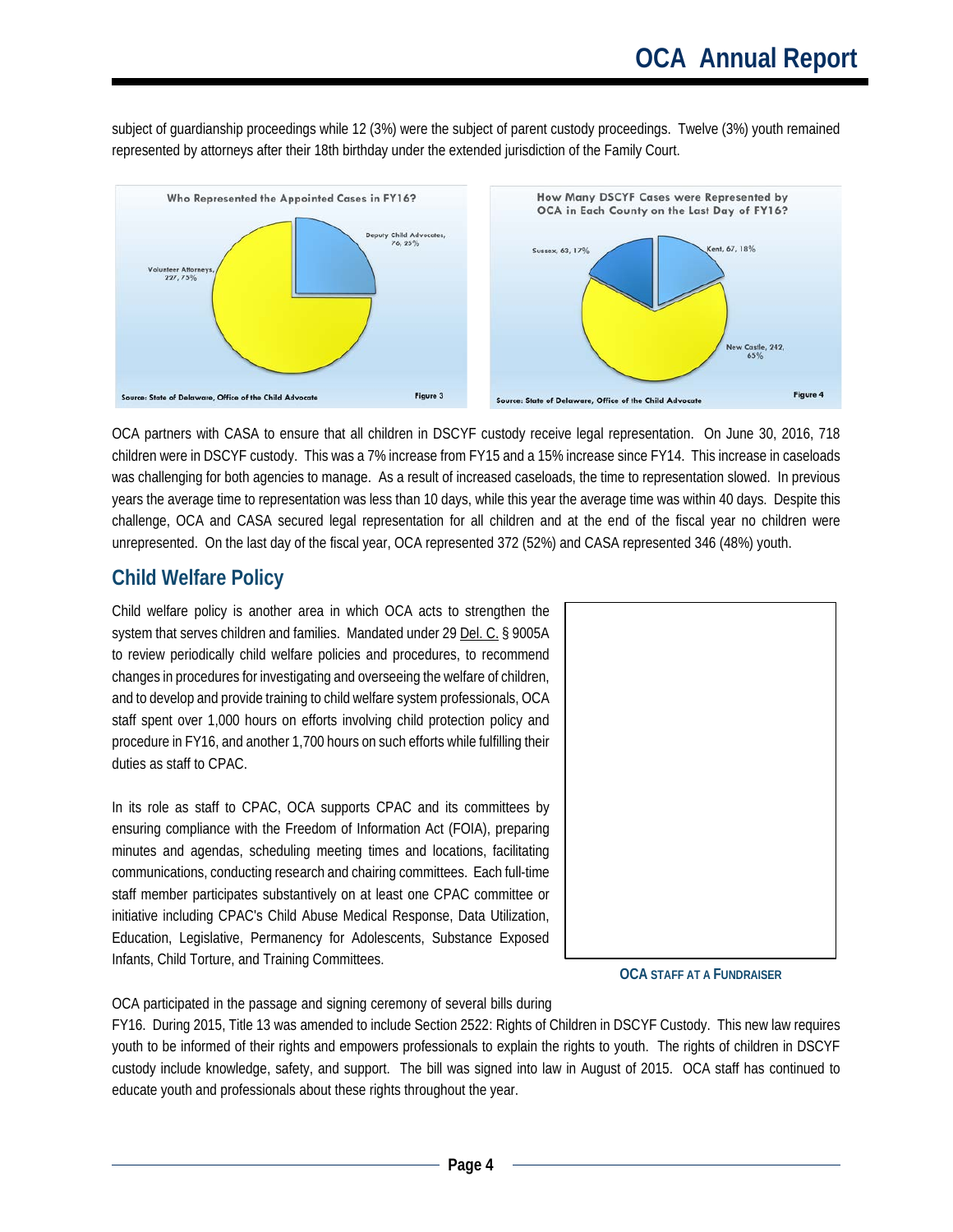

**ADOPTION CEREMONY**

In 2015, House Bill 136 transferred the responsibilities to investigate and review child abuse and neglect deaths and near deaths to CPAC. One full-time employee, a Child Abuse and Neglect Specialist transferred to OCA with the program. In addition, a Medical Abstractor was contracted.

In 2016, House Bill 248 transferred the responsibility of the Office of the Investigation Coordinator (IC) to OCA together with its staff. This transfer included a comprehensive review of all opened and closed cases since the IC's inception in 2013. Over the past fiscal year, the IC worked to refine its case management process and develop policies and procedures that are structured to positively foster Delaware's multidisciplinary team.

In January of 2016, OCA also became the recipient of a Casey Family Programs grant, to improve educational outcomes for children experiencing foster care. In collaboration with the CPAC Education Committee, a strategic plan was implemented. Its two main goals are to implement school programs and strategies that address the emotional and social needs of foster youth and create an optimal

learning environment for at-risk youth, and to improve interagency cooperation and coordination of services to maximize student services and school stability for children in foster care.

#### <span id="page-5-0"></span>**Training, Conferences, and Professional Development**

OCA staff attended several local and national multidisciplinary conferences, training, and professional development sessions throughout FY16. OCA also conducted numerous training focusing on improving skills and knowledge in navigating the many facets of child welfare.

OCA held two professional development retreats during FY16, one for all staff and another for attorneys. OCA staff trained on vicarious trauma, permanency options, and educational outcomes relating to child welfare. OCA attorneys focused on concurrent permanency planning, legislation, policy projects, new federal laws and the OCA mergers that occurred earlier in the year.

Various staff attended and trained in national and local venues including the Federal Bureau of Investigation Training on Sex Trafficking Victims and Sextortion, the National Association of Counsel for Children Conference, and American Bar Association Children and the Law Conference. Some events that OCA staff presented at include the Congressional Foster Care Caucus on Educational Advocacy, the 2016 National CASA Conference, and 2016 American Bar Association Children and the Law Conference.

OCA staff also attended and trained locally on topics such as Legal Permanency Options, Promoting Better Educational Outcomes for Youth who Experience Trauma, Special Immigrant Juveniles, Youth Involvement in Court, and Representation of Children in Family Court Proceedings among others. OCA



staff presented at local law firms, community agencies, schools, and other system partner agencies.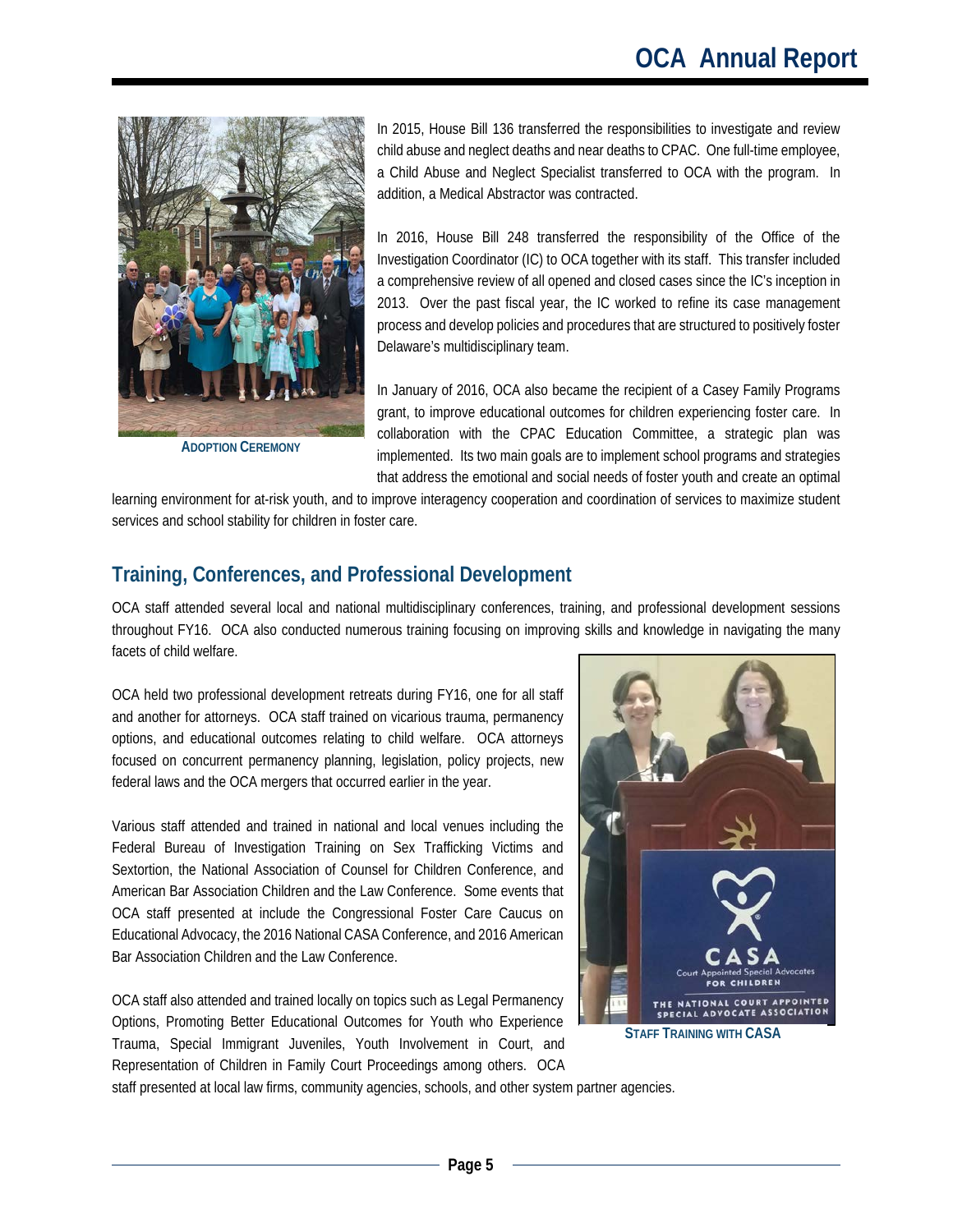Since July 2015, DSCYF and OCA have provided onsite training to 576 professionals using the mandatory reporting for general audiences, *How to Identify and Report Child Abuse and Neglect in Delaware*. Additionally, 429 participants completed the online training and survey through OCA's online training system located at the [OCA's Online Training System.](http://ocade.server.tracorp.com/) DSCYF and OCA staff provided the onsite school training, *How to Identify and Report Child Abuse and Neglect in Delaware: 2015-2016 School Training*, to 1,695 professionals. Approximately 6,741 additional teachers and other school staff completed the online training and survey. Each year, OCA staff partners with Department of Education (DOE) to make the training available. DOE is responsible for providing the Workgroup with the number of professionals trained, while CPAC maintains and collects the evaluation results. For more information, [see the FY16 CPAC Annual Report.](http://courts.delaware.gov/forms/download.aspx?id=90818) 

Throughout FY16, OCA staff focused on offering additional continued education opportunities through the Learning Management System (LMS), an online program that allows professionals to take courses in a variety of topics and obtain continuing legal and professional credits when applicable. Training can be accessed by going t[o OCA's Online Training System.](https://ocade.server.tracorp.com/novus/application/login/)

#### <span id="page-6-0"></span>**Committees, Task Forces, and Initiatives**

In addition to providing training, OCA's staff was highly committed to child welfare policy through a number of committees, task forces, and initiatives throughout the state.

Staff participated in a number of committees and initiatives with a focus on permanency for children experiencing the foster care system including the Interagency Committee on Adoption (IACOA), serving as a Co-Chair of that committee, the IACOA Community Education on Adoption Subcommittee, and the CPAC Permanency for Adolescents Committee's Permanency Options Workgroup. Staff also became more involved in initiatives to protect substance exposed children by participating on Delaware's Fetal Alcohol Spectrum Disorder (FASD) Task Force and the CPAC/CDRC Committee on Substance Exposed Infants (SEI). Staff co-chaired the SEI Committee and applied on behalf of CPAC for In-Depth Technical Assistance for Substance-Exposed Infants. The technical assistance will be provided over a two-year period, addressing policies and procedures in Delaware for substance exposed infants.

Staff also participated in a number of committees and initiatives with a focus on educational needs of children experiencing the foster care system including the Family Court Education Demonstration Project, which OCA began managing in January 2016. Staff and contractors are working with a grant from Casey Family Programs to build the Compassionate Schools Learning Collaborative which convenes a variety of schools from different districts and charters to support schools to become trauma-



**FY16 CPAC COMMISSIONERS**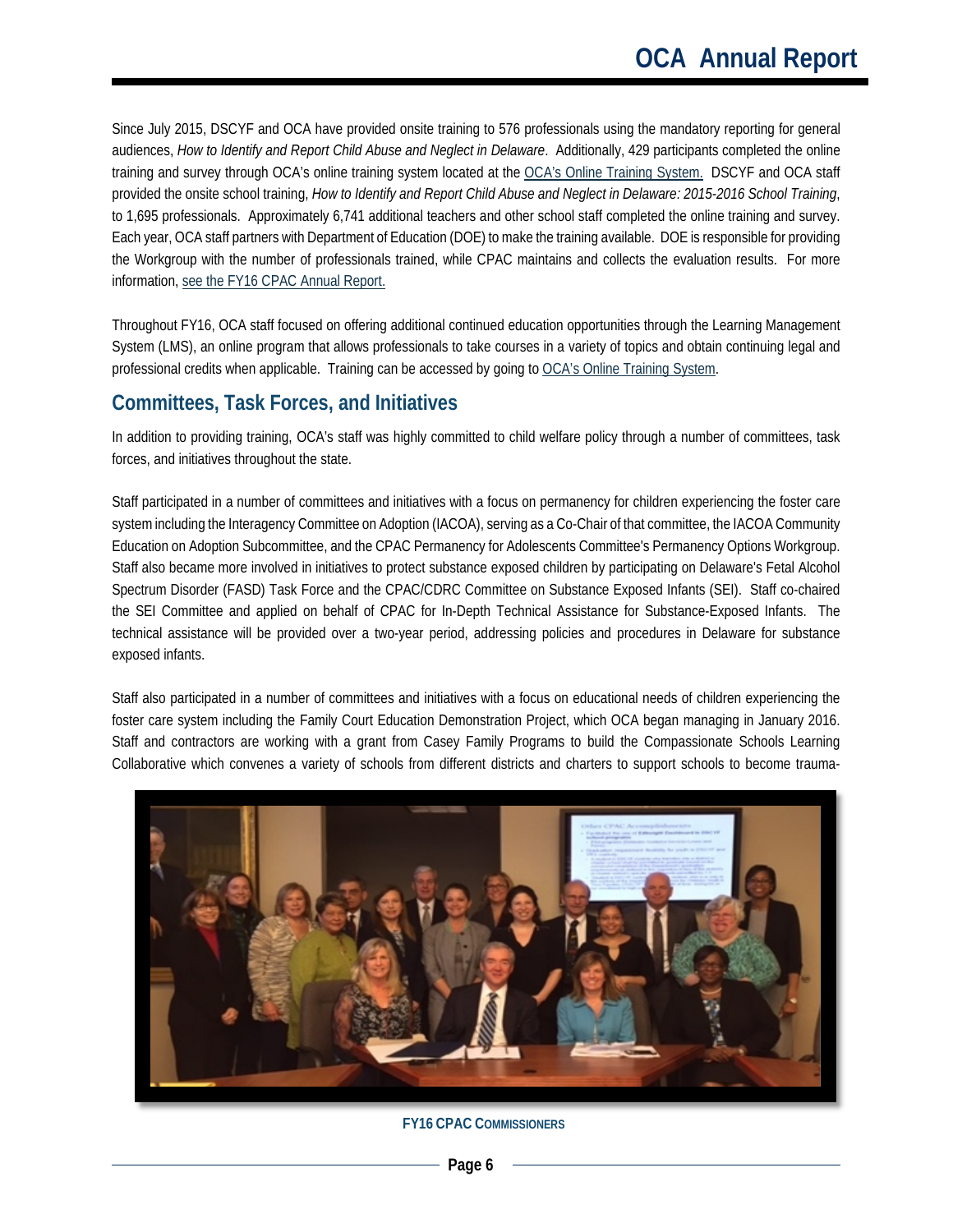informed. The group is training schools on trauma and the impact on learning as well as assisting them in creating a framework to become compassionate schools. Twelve schools are currently involved with the Compassionate Schools Learning Collaborative, and more schools are joining this movement. OCA staff is also partnering with Children and Families First and the University of Delaware Center for Disabilities Studies on this project.

OCA, on behalf of CPAC, now coordinates the Child Abuse and Neglect Review Panel, which is charged with investigating and coordinating the review of child deaths and near deaths as a result of child abuse and neglect. Staff participated in Division of Family Services' (DFS) Advisory and Advocacy Committee, Child Abuse Committee at Beebe, Child Advocacy Committee at Bayhealth Medical Center, Stewards of Children Steering Committee, Domestic Violence Coordinating Council's Children and Domestic Violence Subcommittee, and Children's Advocacy Center Board Meetings. Staff also participated on numerous committees and workgroups within CPAC including Education, Training, and Abuse Intervention. For more information, see the [FY16 CPAC Annual Report.](http://courts.delaware.gov/forms/download.aspx?id=90818) 



**SMALL PORTION OF THE YAC MURAL**

#### <span id="page-7-0"></span>**Law Clerks and Interns**

OCA benefited from the assistance of two law clerks during FY16. These law clerks helped the staff with record reviews, memos, and preparation for court hearings. In addition, OCA benefited from two social work interns. One social work intern was eventually hired part-time. During FY16, law clerks and interns have contributed invaluable assistance to the OCA staff through research, policy work, and record reviews. Law clerks and interns donated about 1,500 volunteer hours to OCA during FY16.

#### <span id="page-7-1"></span>**Youth Activities**

During the final week of FY16, the Youth Advisory Council painted a mural to donate to the New Castle County Family

Courthouse in honor of the late Judge Alan N. Cooper. OCA staff worked with donors including the Delaware Bar Foundation, and other legal donors, to make this mural a possibility and with other behind the scenes details. Staff provided on-site direction and support the entire week of the mural and coordinated with multiple vendors and law firms who donated breakfast and lunch each day. The mural unveiling and donation event is planned for FY17.

## <span id="page-7-2"></span>**OCA Partnerships**

OCA continued to meet with DSCYF to improve policies and procedures in the child welfare system and to develop future policy and legislative agendas. Quarterly meetings with DSCYF helped to advance issues such as case management decisions, caseloads, placements, advanced training, permanency, and system challenges.

OCA partnered with Family Court to contract a CPAC Data Analyst, who has worked with system partners to review and analyze child welfare data, and staff the CPAC Data Utilization Committee. The contractor and OCA staff have worked with OCA's partners to develop and maintain efficient processes for the collection and analysis of data to report the current trends on a consistent basis to CPAC.



**YOUTH WITH HOLIDAY GIFTS**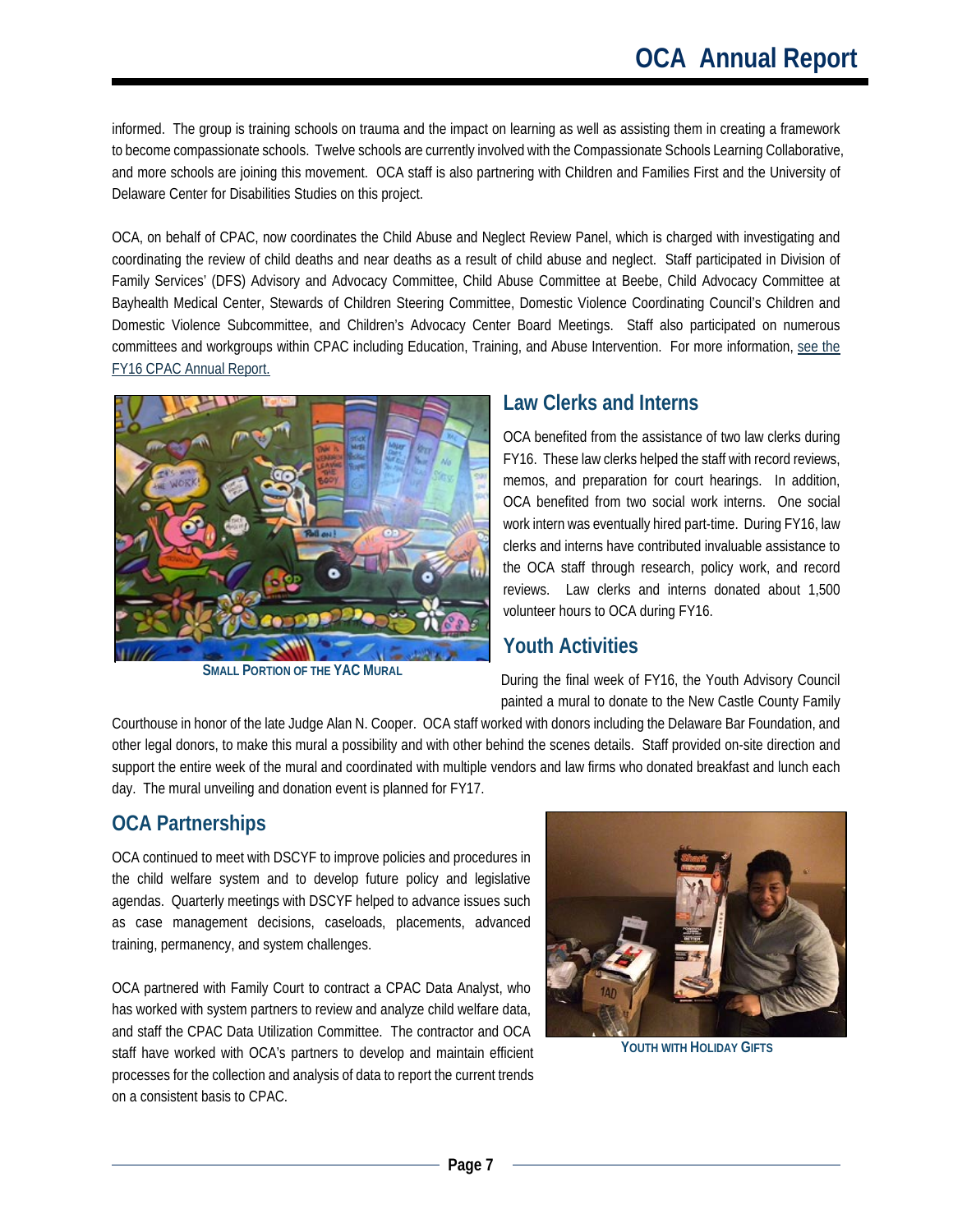# <span id="page-8-0"></span>**Donations**

OCA received many generous donations from individuals and community agencies this past fiscal year. OCA has been fortunate this year to be the continued recipient of the *Transform One Unique Child's Heart (TOUCH) Program,* a joint project of the Christiana Rotary Club and Wells Fargo. Staff continued to partner with this program on behalf of OCA, which provided holiday gifts for more than 300 children during the 2015 season. TOUCH sent out shopping teams weeks prior to the holiday, working very hard to fill wish lists. Even last minute requests from volunteers and advocates, on behalf of their child clients, were able to be filled due to the dedication of OCA staff and its generous community partners. Thanks to TOUCH and Eastpoint Community Church, children received gifts including toys, games, clothes, shoes, educational items, sports equipment and apparel, electronics, art supplies, jewelry, toiletries and more.



**STAFF LOADING A MOVING TRUCK WITH GIFTS**

On October 18, 2015, Delaware Family Court Judge Alan N. Cooper passed away. His family suggested in lieu of flowers that friends and family make contributions to the OCA. In addition, in the 2015 holiday season, the Bankruptcy, Carpenter Walsh, Melson-Arsht, and Terry Carey Inns of Courts continued a very long tradition of donating money and gifts to OCA to provide youth with special opportunities and memories that would not be provided otherwise. Additionally, individual donors continued to make contributions that would directly impact the lives of children. In total OCA has received nearly \$20,000 in donations to provide life experiences and normalcy to children who have experienced foster care. OCA has been able to provide weeks of camp, clothing, attendances at special events, and computers. The office has

sent kids to educational tutoring including math and reading, music lessons, and a variety of life experiences that children should have as a part of growing up and having normal childhood experiences. Thank you to the amazing donors who have made these experiences possible for our children.



**WISH TREE**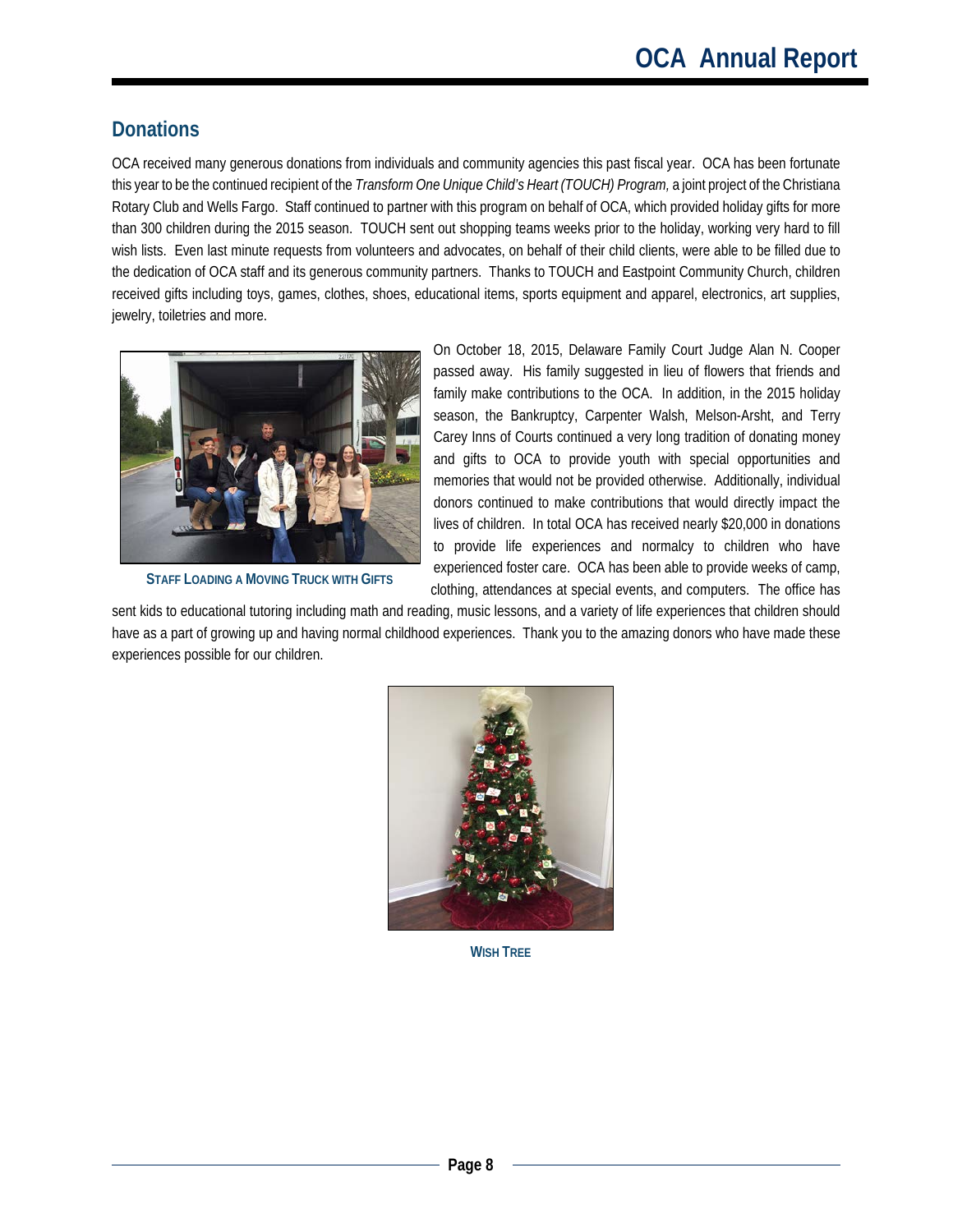# **OCA Annual Report**

#### **Pro Bono Honor Roll**

#### **10+ Years of Service**

<span id="page-9-0"></span>Derek Abbott, Esq. Susan D. Ament, Esq. John C. Andrade, Esq. John Balaguer, Esq. Jennifer Becnel-Guzzo, Esq. Shakuntla Bhaya, Esq. Mary Boudart, Esq. Curtis Bounds, Esq. Jennifer Brady, Esq. Nicholas J. Caggiano, Jr., Esq. Megan Ward Cascio, Esq. Tabatha L. Castro, Esq. Eileen F. Caulfield Dalton, Esq. Joseph Cicero, Esq. John A. "Pete" Clark, III, Esq. Miranda Clifton, Esq. C. Malcolm Cochran, IV, Esq. Cynthia S. Collins, Esq. Bernard Conaway, Esq. Todd A. Coomes, Esq. David Culley, Esq. Mary M. Culley, Esq. Edward Curley, Esq. Brock E. Czeschin, Esq. John X. Denney, Jr., Esq. Jill DiSciullo, Esq.

Matthew Bartkowski, Esg. Sean Bellew, Esq. Travis W. Bliss, Esq. Arthur Bookout, Esq. Lori Brewington, Esq. Shannon Carmean, Esq. Shae Chasanov, Esq. Ryan Cicoski, Esq. Lauren Cirrinicione, Esq. Kevin Collins, Esq. Amy Coogan, Esq. Santosh Coutinho, Esq. Kristen Cramer, Esq. Rachelle Cutrona, Esq. Mark Desgrosseillers, Esq. Allyson Britton DiRocco, Esq. Timothy Dudderar, Esq. John Ellis, Esq. Kelly Farnan, Esq.

Emery Abdel-Latif, Esq. Bill Adams, Esq. Meghan Adams, Esg. Tiffany Anders, Esq. David Anthony, Esq. Anne Barnett, Esq. Vera Belger, Esq. Dean, Jr. Betts, Esq. Christopher Blaszkowski, Esq. Darlene Wyatt Blythe, Esq. Paul Bradley, Esq. Nicholas Brannick, Esq. Jordan Braunsberg, Esq. Rae Simonini Campagnola, Esq. Kevin Capuzzi, Esq. Albert Carroll, Esq. Marc Casarino, Esq. Jeffrey Castellano, Esq. Clarissa Chenoweth, Esq. Sean Coley, Esq. Scott Czerwonka, Esq. Kathleen Campbell Davis, Esq.

John T. Dorsey, Esq. Shawn Dougherty, Esq. Thomas F. Driscoll, III, Esq. Edward F. (Mike) Eaton, Esq. Margaret England, Esq. Glynis Gibson (MacAnanny), Esq. Andrew Gonser, Esq. William A. Gonser, Jr., Esq. Brian Gottesman, Esq. Kelly Green, Esq. James S. Green, Sr., Esq. Thomas Grimm, Esq. Jerome K. Grossman, Esq. Shauna Hagan, Esq. Gerald Hager, Esq. Thomas Hanson, Jr., Esq. Ed Harron, Esq. Susan Hauske (List), Esq. Kevin Healy, Esq. Michael Hochman, Esq. Suzanne Hill Holly, Esq. Thomas Michael Horan, Esq. David Hutt, Esq. Diane Ibrahim, Esq. Michael Isaacs, Esq. Jennifer C. Jauffret, Esq.

David Felice, Esq. Lauren Fortunato, Esq. Sarah Roberts Fruehauf, Esq. Stuart Fullerton, Esq. Thomas Gorman, Esq. Reneta Green Streett, Esq. Stephanie Habelow, Esq. Courtney Hamilton, Esq. John G. Harris, Esq. Adam Hiller, Esq. Melissa Hopkins, Esq. Kelley Huff, Esq. Amy Huffman, Esq. Travis Hunter, Esq. Ericka Johnson, Esq. Cory Kandestin, Esq. Christine Kane, Esq. Nicholas G. Kondraschow, Esq. Nicholas Krayer, Esq.

Meryem Dede, Esq. Kasey Desantis, Esq. Melissa Dill, Esq. Mary Ann Dougherty, Esq. Renee Duval, Esq. Keith Ellis, Esq. Jennifer Ellsworth-Aults, Esq. Ryan Ernst, Esq. Paul Fioravanti, Esq. Monika Germono, Esq. Jason Gibson, Esq. HariNarayan "Huddy" Grandy, Esq. John Fisher Gray, Esq. Melissa Green, Esq. Eric R Hacker, Esq. Mary Kathryn "Kate" Harmon, Esq. Susan G Harron, Esq. Shannon Humiston Dougherty, Esg. Ran Ji, Esq. Christofer Johnson, Esq Judy Jones, Esq. Robert J. Katzenstein, Esq.

David Jenkins, Esq. Clay T. Jester, Esq. Eleanor Kiesel, Esq. Gretchen S. Knight, Esq. Edward J. Kosmowski, Esq. Edward J. Kosmowski, Esq. Carl N. Kunz, III, Esq. Gregory Ladner, Esq. Kathryn Laffey, Esq. Tara Lattomus, Esq. Lewis Lazarus, Esq. Timothy Lengkeek, Esq. James Lennon, Esq. Neal J. Levitsky, Esq. Paul J Lockwood, Esg. Margaret Manning, Esq. Mary Erin Mariani, Esq. Timothy S. Martin, Esq. Dennis Mason, II, Esq. Michael McDermott, Esq. Matthew B. McGuire, Esq. Carolyn McNeice, Esq. Bruce McNew, Esq. Stephen Milewski, Esq. Sharon Oras Morgan, Esq. Seth A. Niederman, Esq. **5+ Years of Service**

> James Landon, Esq. James Levine, Esq. Gaston Loomis, Esq. Claire Love, Esq. Sean Lynn, Esq. Regina Matozzo, Esq. Michael Maxwell, Esq. Thomas McDonough, Esq. Tammy L. Mercer, Esq. Shari Milewski Lumb, Esq. Eric Monzo, Esq. Stephen Morrow, Esg. Michael R. Nestor, Esq. Ryan Newell, Esq. Maria Newill, Esq. Joshua Novak, Esq. Sarah Pierce, Esq. Pamela Politis, Esq. Karen Riesenburger Poppel, Esq.

**OCA Attorneys**

Keith Kleinman, Esq. Jennifer Kline, Esq. Peter Kyle, Esq. Jaclyn Lantieri, Esq. Christopher Lee, Esq. Jayce Lesniewski, Esq. Paul Loughman, Esq. Samantha Lukoff, Esq. Ari Lustig, Esq. Randall "Randy" MacTough, Esq. Ryan Maerz, Esq. Megan Mahle, Esq. Daniel Mason, Esq. Lauren McConnell, Esq. Bruce McCullough, Esq. Andrew Meyer, Esq. Troupe Mickler, Esq. Jesse Miller, Esq. Selena Molina, Esq. Jessica Montellese, Esq. David Morse, Esq. Lucian Murley, Esq.

Jonathan B. O'Neill, Esq. Susan Over, Esq. Mary Ann Plankinton, Esq. Andrew Rahaim, Esq. Richard Renck, Esq. Joseph J Rhoades, Esq. Megan Rush Walstrom, Esq. Tamara Sampson, Esq. Thomas Shellenberger, Esq. J. Jackson Shrum, Esq. Melanie Smith, Esq. Leslie Spoltore, Esq. Lisa Stark, Esq. William H. Sudell, Jr., Esq. Scott Swenson, Esq. Gregory Taylor, Esq. David J. Teklits, Esq. Seth L. Thompson, Esq. Patricia O. Urban, Esq. Elizabeth Julian Weinig, Esq. Patricia Widdoss, Esq. Gregory B. Williams, Esq. Evan Olin Williford, Esg. Natalie S. Wolf, Esq. Davis Wright, Esq. Lisa Zwally Brown, Esq.

Andrew Rennick, Esq. Dana Reynolds, Esq. Morgan Sack, Esq. Dana K. Severance, Esq. James Sharp, Esq. Tiffany M. Shrenk, Esq. Natasha Songonuga, Esq. Deborah Spivack, Esq. Kristopher Starr, Esq. Amanda Steele, Esq. Chad Stover, Esq. Kara Swasey, Esq. Marisa A. Terranova, Esq. Mary S Thomas, Esq. Bryan Townsend, Esq. Matthew P. Ward, Esq. Chandra Williams, Esq. Josiah Wolcott, Esq. Daniel Young, Esq.

Stacy Newman, Esq. Morgan Patterson, Esq. Tracy Pearson, Esq. Staci Pesin, Esq. Benjamin Potts, Esq. Stephanie Reid, Esq. Wali Rushdan, Esq. John Schanne, Esq. Jennifer Smith, Esq. Elizabeth Soucek, Esq. John D. Stant II, Esq. Ashley Stitzer, Esq. Katherine Sullivan, Esq. R. Mark Taneyhill, Esq. Nicholas Verna, Esq. Robert Vrana, Esq. Raeann Warner, Esq. Lawrence Lee Wentz, Esq. Jocelyn Young, Esg.